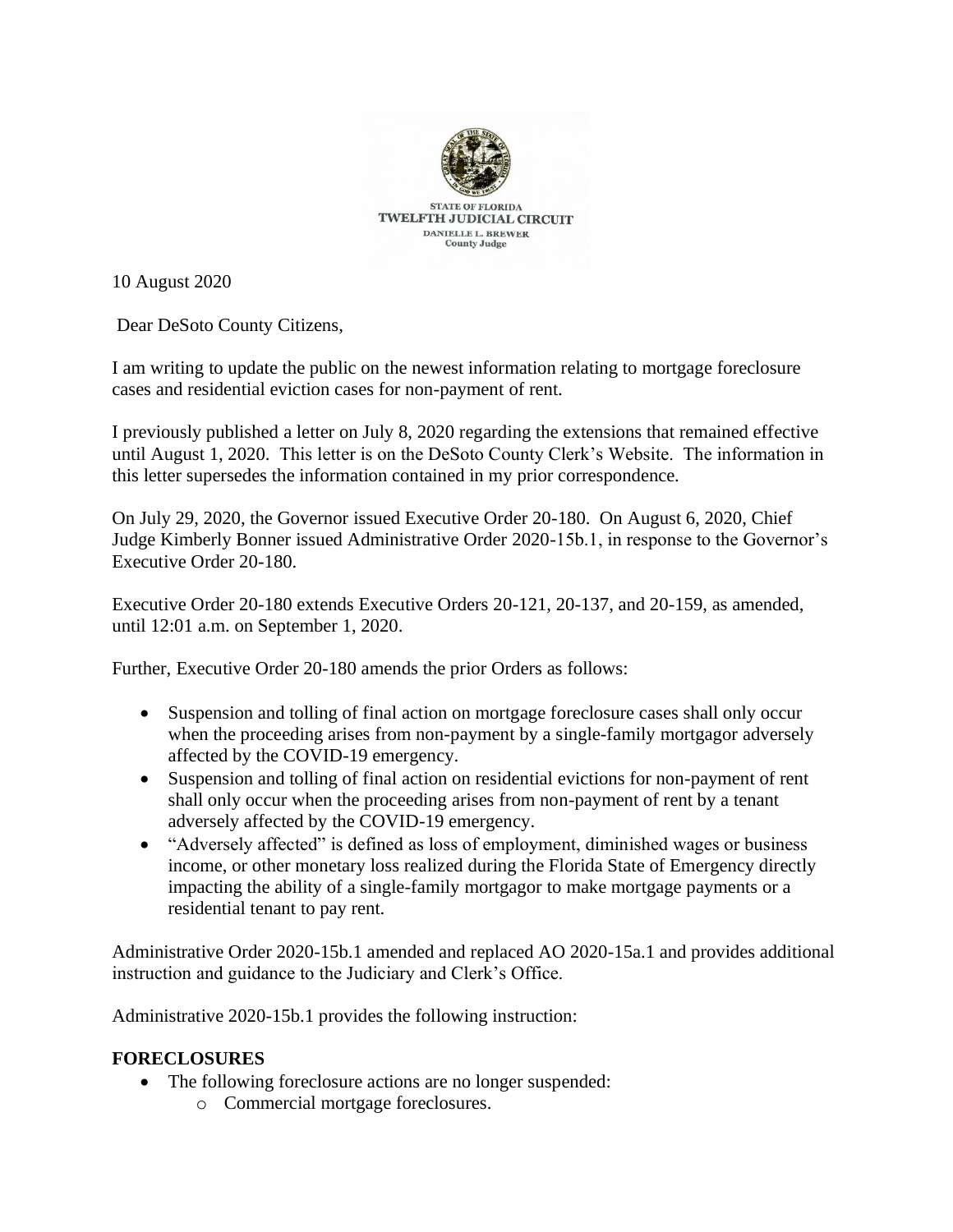- o Foreclosure actions unrelated to non-payment of single-family mortgages.
- o Foreclosure actions related to non-payment of single-family mortgages in which no claim of adverse effects of COVID-19 appears in the pleadings.
- o Foreclosure actions related to non-payment of single-family mortgages in which a default was entered.
- Foreclosure actions for non-payment of single-family mortgages where a borrower asserts an adverse effect due to COVID-19 under EO 20-180 in a pleading may be filed, have summonses issued, and have hearings up to the entry of final judgement. However, all summary judgements, final hearings, and trials are suspended, unless all parties agree, in writing, that they wish to proceed to final judgment.
- Parties wishing to reschedule a foreclosure sale that was previously suspended may do so by contacting the Judge's Judicial Assistant or the Clerk of Court.
- Borrowers are not relieved from their obligation to make mortgage payments.

## **EVICTIONS**

- The following eviction actions ether were never suspended or are no longer suspended:
	- o Commercial eviction proceedings
	- o Eviction proceedings unrelated to non-payment of rent by a residential tenant.
	- o Eviction proceedings arising from non-payment of rent by a residential tenant where a clerk's default has been entered.
	- o Eviction proceedings arising from non-payment of rent by a residential tenant where the tenant's pleadings do not allege an adverse effect due to COVID-19.
- Eviction proceedings arising from non-payment of rent by a residential tenant where tenant's pleadings alleges an adverse effect due to COVID-19 under EO 20-180 may be filed, and have summonses and notices of action issued. However, defaults, summary judgments, final hearings, and trials are suspended, unless all parties agree, in writing, that they wish to proceed to final judgment.
- Parties wishing to proceed to final judgment that was previously suspended, but is no longer suspended under the amended order, may do so by contacting the Judge's Judicial Assistant or the Clerk of Court.
- Tenants are not relieved from their obligation to make rent payments.

## **IMPORTANT INFORMATION TO NOTE:**

- All Executive Orders of the Governor can be viewed at [https://www.flgov.com/2020](https://www.flgov.com/2020-executive-orders/) [executive-orders/.](https://www.flgov.com/2020-executive-orders/)
- All Florida Supreme Court Administrative Orders can be viewed at [https://www.floridasupremecourt.org/Practice-Procedures/Administrative-Orders.](https://www.floridasupremecourt.org/Practice-Procedures/Administrative-Orders)
- All Twelfth Judicial Circuit Administrative Orders can be viewed at [http://www.jud12.flcourts.org/Documents/Administrative-Orders.](http://www.jud12.flcourts.org/Documents/Administrative-Orders)